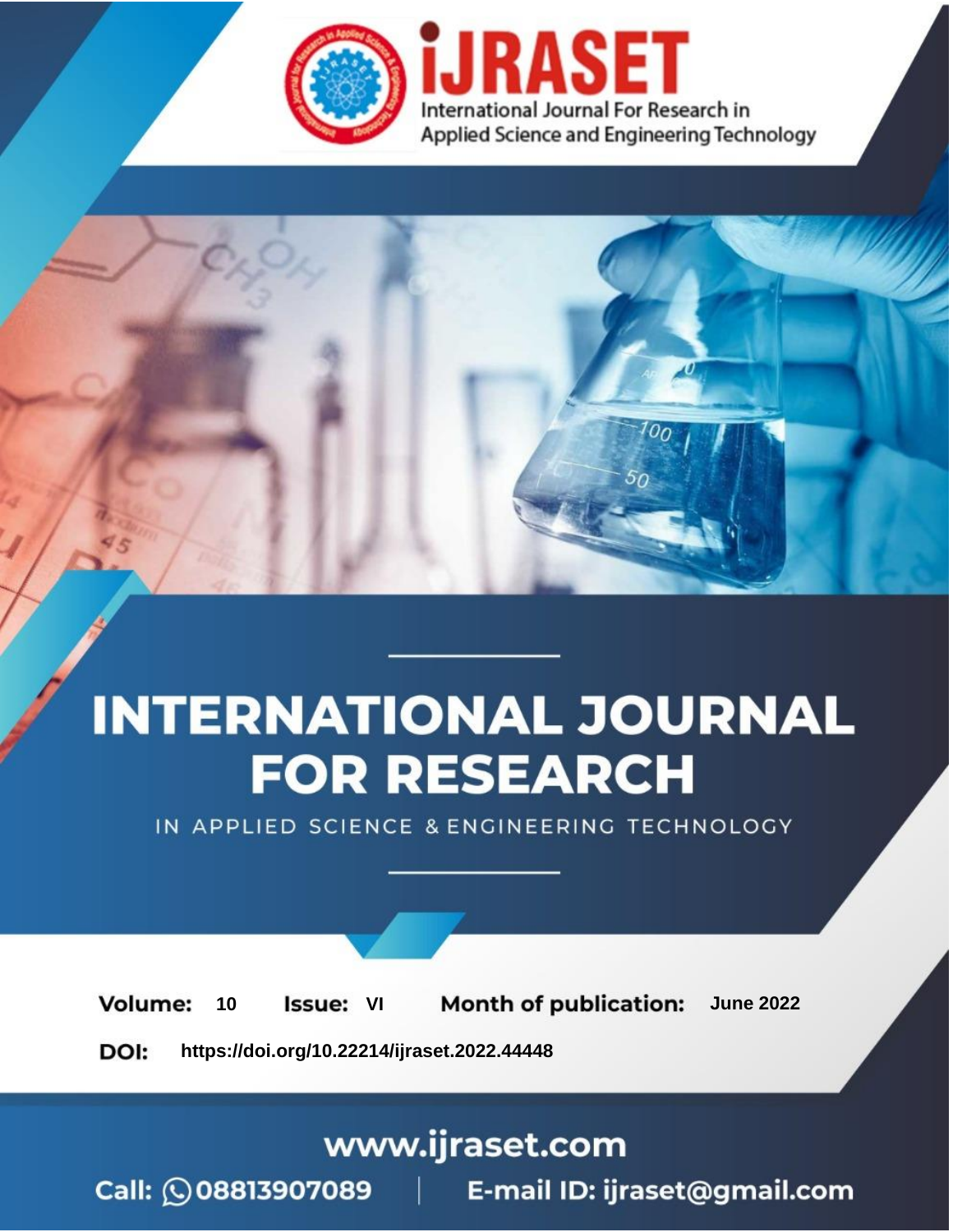

### **An Overview of Green Human Resource Management Practices**

Dr. Basab Kumar Sil

*Assistant Professor, Department of Commerce, Sushil Kar College, Champahati, 24 Pgs. (S)*

*Abstract: Generous growth in the economy and the extensive utilization of regular assets has become a matter of concern in the advanced world. As a result, Green Human Resource Management (Green HRM) practices has gained importance in research area. This paper discusses the concept of green HRM practices and some of the popular initiatives adopted by the organizations, in general, towards achieving the environmental sustainability. This paper also highlights some of the green HRM initiatives taken by the Taj Group of Hotels, Resorts and Palaces. The required data for this study were collected from various research papers and websites.* 

*Keywords: Green HRM Practices, Green Recruitment, Green Performance Appraisal, Environmental Sustainability, Corporate Social Responsibility*

#### **I. INTRODUCTION**

Green Human Resource Management (Green HRM) is a set of practices of using human resource management policies in order to promote the sustainable use of resources within the business organizations and thereby promoting the cause of environmental sustainability. Green HRM encompasses all such activities those are aimed at helping an organization to carry out its programmes for promoting environmental sustainability like reducing its carbon footprint in boarding areas, acquisition of human resources, their induction, performance appraisal, training and development and pay and reward management. In other words, only effective implementation of green HRM within the organization enables these events to take place. These practices certainly help in boosting employee morale, refining employee attitude and behaviour within the organization.

Looking at it from a different perspective, Green HRM is the integration of various human resource practices to manage environment in a better way. For maintaining organizational sustainability every organization uses green practice in their manufacturing process, creates environment friendly products and services for society. Now, the alignment of the organizational goal of business sustainability with human resource management practices can be referred to as Green HRM. Adoption of the policies like less paper work by switching over to mail communication, holding e-meetings, imparting e-training, conducting interviews through video conferencing, encouraging employees to switch off lights and computers when they are not in use are the few examples of green HRM practices. Through these environment friendly human resource practices knowledge capital of employees can be developed which will also be helpful to the employees for their career development as well as long term sustainability of the organization.

In this backdrop, the present study is an attempt to critically discuss various popular green HRM practices adopted by the companies and the challenges faced by them in implementing those practices from the light of the existing theoretical and empirical research done by the scholars in this field. It also examines some of the green HRM practices adopted by some selected companies from Indian hospitality sector.

#### **II. REVIEW OF LITERATURE**

Renwick, D. et. al. (2012) found that understanding of how green HRM practices influence employee motivation to become involved in environmental activities is important. They observed that organizations are not using the full range of green HRM practices and this may limit their effectiveness in establishing sustainable business environment.

Marhatta and Adhikari (2013) highlighted the policies and practices of green HRM for sustainable use of resources within the business organizations and thereby promoting the cause of environmental sustainability.

Opatha and Arulrajah (2014) were of the opinion that Green HRM is the use of policies, practices, and systems in the organization that make green employees for the benefit of the individual, team, society, natural environment, and the organization.

Wei & Yazdanifard (2014) concluded that individual motivation is said to be the key driver for in-role and extra-role behaviours of the employees and as such it would be expected that individual motivations for each of these types of behaviours is likely to be conflicting.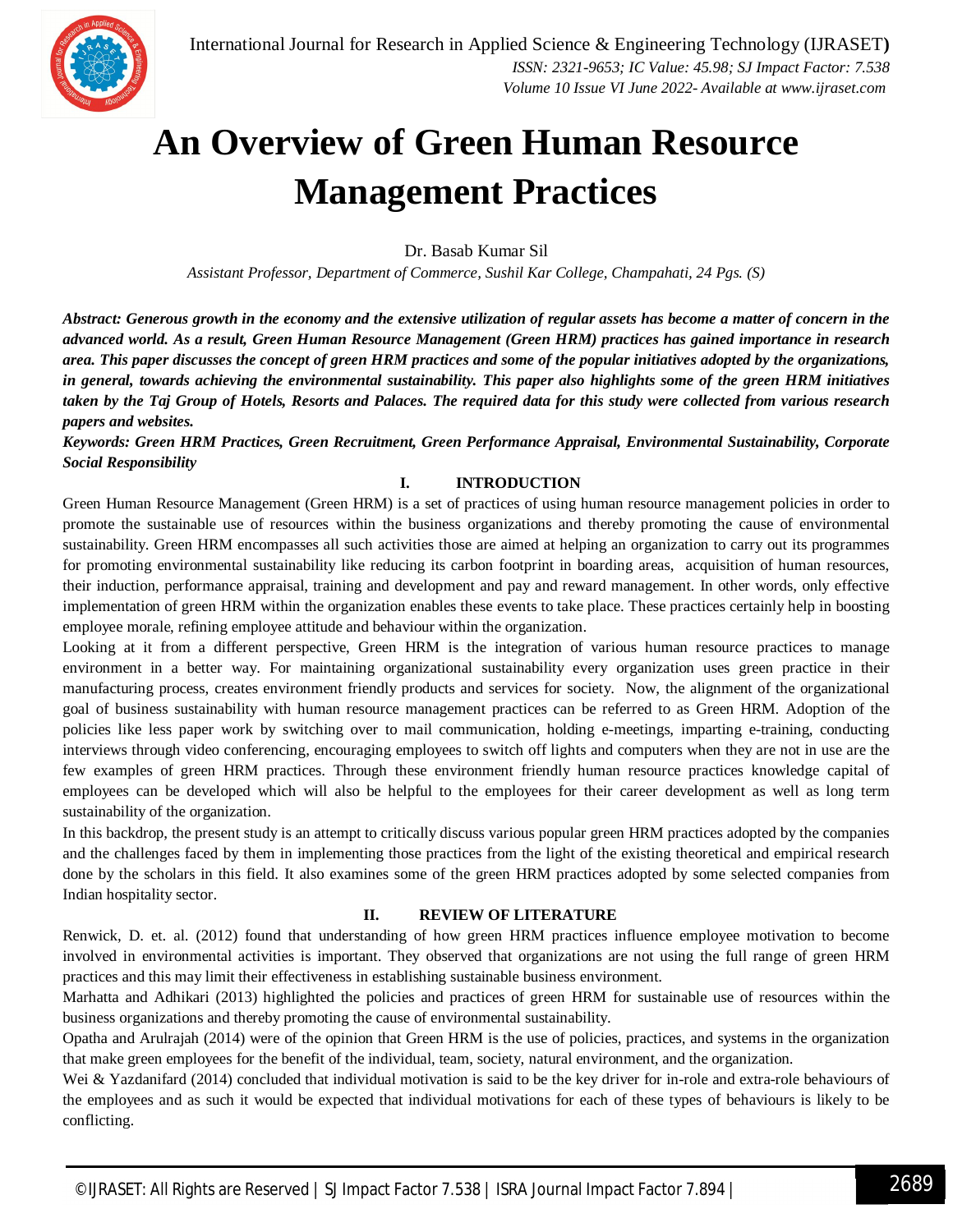

International Journal for Research in Applied Science & Engineering Technology (IJRASET**)**  *ISSN: 2321-9653; IC Value: 45.98; SJ Impact Factor: 7.538 Volume 10 Issue VI June 2022- Available at www.ijraset.com*

Yusliza, Ramayah & Othaman (2015) concluded that the human resources are the most important assets of an organization in managing the employees. The modern human resource managers have to shoulder additional responsibility of integrating the green human resource philosophy in corporate mission statement along with human resource policies. They were of the opinion that putting green human resource efforts in an organization lead to increased efficiencies, cost reduction, employee retention, improved productivity and other tangible benefits. The green HR policies and practices also establish environmental, social and economic balance.

Mehta, K. and Chugan, P. K. (2015) reported that the sense of environmental sustainability generated increased concern among business executives, governments, consumers, and management scholars. In spite of the challenges faced by the stakeholders from environmental concerns, green HRM functions gain importance in ongoing discussions and debates. In their opinion, the business world feels the genesis of Green HRM with the expanding role of the HRM functions in quest of environmentally sustainable businesses.

Gunasekare, D. U. (2016) reported that green initiatives incorporated within the HRM perspectives support the mission of creating green environment and further create a domain of knowledge for the researchers in promoting consciousness towards the environment. The purpose of his study was to explore the green human resource management practices from the light of existing theoretical and empirical research done by the scholars in this field.

Tulasi Das, V. and Sreedhar Reddy, B. (2016) studied perceptions of employees from insurance and banking sectors regarding green HRM practices and its correlation with employees' demographic factors. The result of their study revealed that Employees' perceptions on Green HRM practices were significantly influenced by the Education of the respondents.

Ayeswarya, R. B. (2017) observed the impact of green HRM practices on organizations from banking sector. The result showed that the important factors of the green HRM practices are green recognition factor, training factor, recruiting factor, resource conservation factor, encouraging factor and eco-friendly manufacturing factor.

Kanapala, P. K. and Battu, N. (2018) studied the impact of green HRM practices on employee performance from health sector. The results revealed that the Green HRM functions like green recruitment, green performance management and appraisal, green training and development, green employee relations and green pay and rewards had a moderate effect on employee performance.

Zubair, D. S. and Khan, M. (2019) were of the opinion that to ensure the world being remaining a good place to live in, environment friendly policies should be implemented. Both public and private organizations have to contribute significantly in ensuring a greener environment by integrating different basic environment friendly initiatives in their business plans and operations.

Mukherjee, S. et. al. (2020) observed that over the last few decades, many environmental issues have emerged, the government of various nations have directed the industries and organizations to focus on environmental management program vis-a-vis their business operations.

Suharti, L. and Sugiarto, A. (2020) observed that, at the organizational level, implementation of green HRM can result into creation of environment friendly organizational culture and work climate, increased efficiency of various resources, the formation of a positive corporate image and enhanced economic performance.

#### **III. OBJECTIVE OF THE STUDY**

Objective of the Study is to discuss some popular green HRM practices adopted and implemented by the organizations with a view to promote the ideology that it is important for proper alignment of human resource management principles with the objectives of green management. The study also highlights adoption and implementation of various green HRM practices by the Taj group of Hotels, Resorts and Palaces. It is a descriptive method based on the existing literature on this subject.

#### **IV. POPULAR GREEN HRM PRACTICES**

In this section, discussion has been made on some common green HRM practices generally adopted by the organizations in order to establish environmental sustainability. These include:

*1) Green Recruitment / Selection:* Green recruitment can be defined as the process of hiring individuals with knowledge, skill, approaches and behaviours that goes with the environmental management systems within an organization. Recruitment practices helps in establishing effective environmental management by making sure that new entrants are familiar with the organization's environmental culture and are capable of maintaining its environmental values. Another dimension of green recruitment, selection and job analysis is the green employers' interest in achieving the environmental goals and how the potential job seekers perceive them on the parameters of sustainability as they claim. For example, inclusion of green job descriptions, eco-friendly locations, paper less interviews and such other practices in their recruitment portfolio, new recruits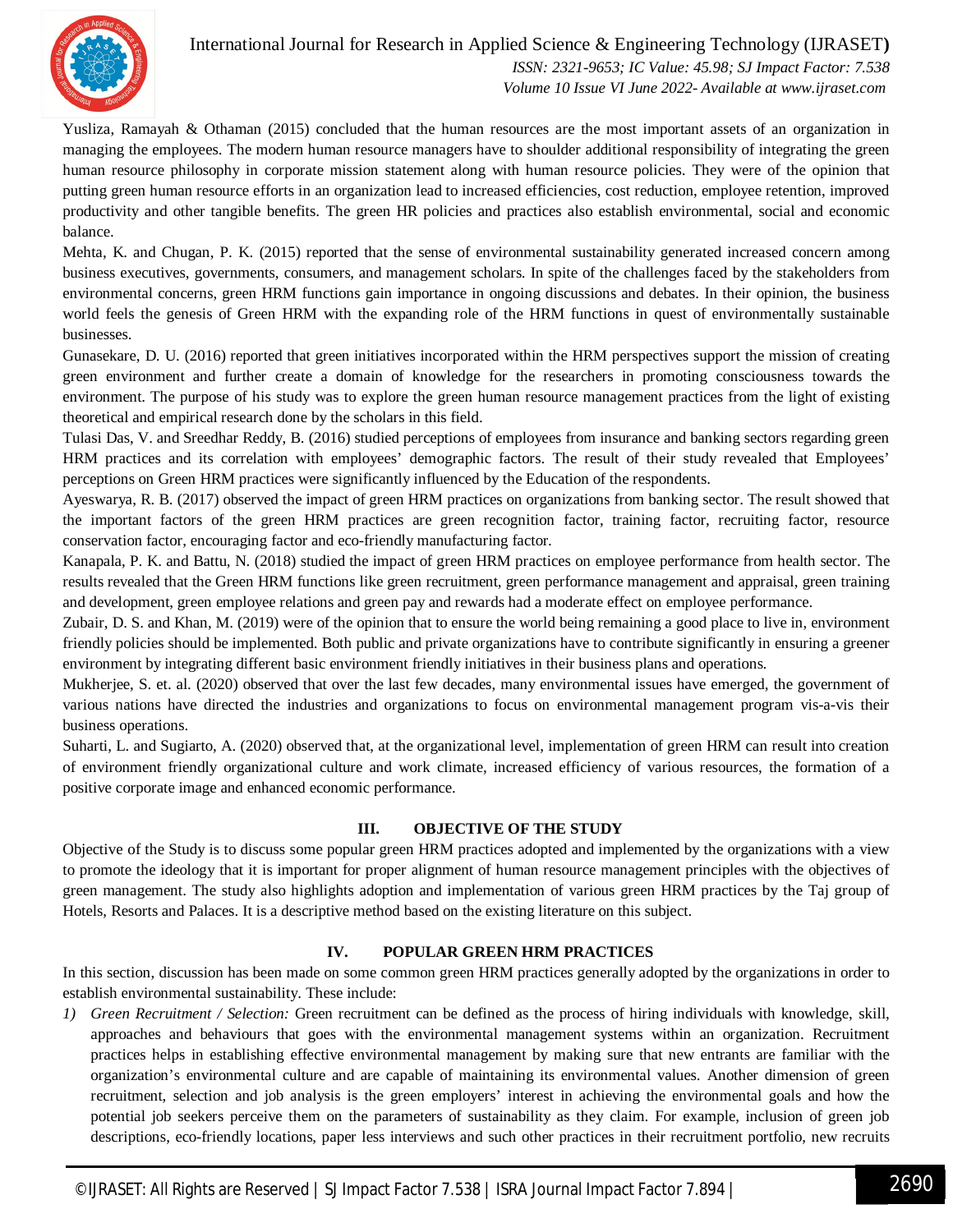

International Journal for Research in Applied Science & Engineering Technology (IJRASET**)**  *ISSN: 2321-9653; IC Value: 45.98; SJ Impact Factor: 7.538*

 *Volume 10 Issue VI June 2022- Available at www.ijraset.com*

are being made aware with the environmental policies and adherence of the company at the commencement of the job itself etc. Often environmental dimensions and green competencies are included as components of job specification.

- *2) Green Performance Appraisal:* Integration of environmental performance into performance management systems by the human resource managers can safeguard environment management against any damage. Installation of corporate wide environmental performance standards and green information systems and audits can give useful data on environmental performance. Performance appraisal is considered to be the most important aspect of performance management. An effective performance appraisal system provides useful feedback to employees and support continuous improvements in the firms' environmental outcome.
- *3) Green Training, Development and Orientation:* Green training and development programmes help to educate employees of the organization in spreading the awareness about green practices in the industry and also train them in work methods suitable for conservation of energy, reduction in wastages of scarce resources. This will also provide opportunity to the employees to take part in environmental problem solving as well as devising new methods of reducing workplace environmental pollutants and hazards especially in chemical, pharmaceutical, manufacturing and service sectors like hotels and hospitals. Thus, orientation / induction programme in such industries include familiarizing the entrants with the greening effort of the organization and developing modules for them that will help in developing green citizenship behaviour in future.
- *4) Green Compensation and Reward:* The effectiveness of green rewards and compensation can be best felt in case of firms operating in high polluting industries. Firms having eco-friendly ambiance contribute more than non-eco-friendly firms. In long-run, companies with green rewards and compensation mechanism can produce greater pollution prevention success. By incorporating green compensation programme, managers can promote the green behaviours among the employees. Green rewards include the of use workplace and lifestyle benefits that ranges from carbon credit offsets to distributing free bicycles to the employees so that they can be engaged in the green agenda of the company while contributing.
- *5) Green Relations with Employees:* It is evident that individual empowerment positively influences productivity and performance, and enhances self-control, individual thinking and problem solving abilities of the employees. Inviting suggestions from the employees from top to bottom level can broaden the scope of employee relations within the organization wherein they can get the opportunity to contribute something for the company. This practice helps in creating greater awareness on green issues besides new ideas for eco-friendly practices. Companies often give grants to its employees and their families to encourage them to get involved in local environmental project. Supportive behaviours from supervisors towards employees encourage employees to give possible solutions to environmental problems. Publishing rules of conduct related to greening of workplace and developing progressive disciplinary system to punish employees who violate the rules of green conduct are the other practices to mention under this initiative.
- *6) Green Building:* It has become a trend-setting phenomenon that the organizations all over the world these days are noticeably opting for green building as their workplaces and offices instead of traditional offices. Green buildings reduce the exploitation of natural resources that are utilized in their construction.
- *7) Green Welfare Practices:* Now these days, in many organizations, the concept of health, safety and welfare of employees have been changed to health, safety and environmental management. Management of these organizations put continuous effort to reduce stress occupational disease and hazards at work place.
- *8) Paperless Office:* Paperless office is a work place where the use of paper is either restricted or eliminated by converting important official documents and other papers into automated workflows. Even few years ago most of the office works were managed on paper, but with invention and advancement of information technology, the consumption of paper has been reduced. With the advent of e-business and learning, most of the offices, now these days, have been converted into paperless offices.
- *9) Conservation of Energy:* The human resource managers of organizations often undertake campaigns whereby the employees are asked to turn off computers, TVs, lights etc. when they are not in use. To use 100% renewable energy, solar lights are installed in organizations. Some organizations emphasize upon car sharing and increased use of public transport as being part of their travel policy to conserve energy.
- *10) Recycling of Waste:* The method of processing used up materials (waste) into new and useful products is called recycling. This process reduces the use of raw materials that would have been otherwise available for production of new products. Thus, this practice has the potential of saving energy in considerable quantity, reducing the amount of waste that is thrown into the dustbins and thereby producing greener and cleaner environment with fresher air.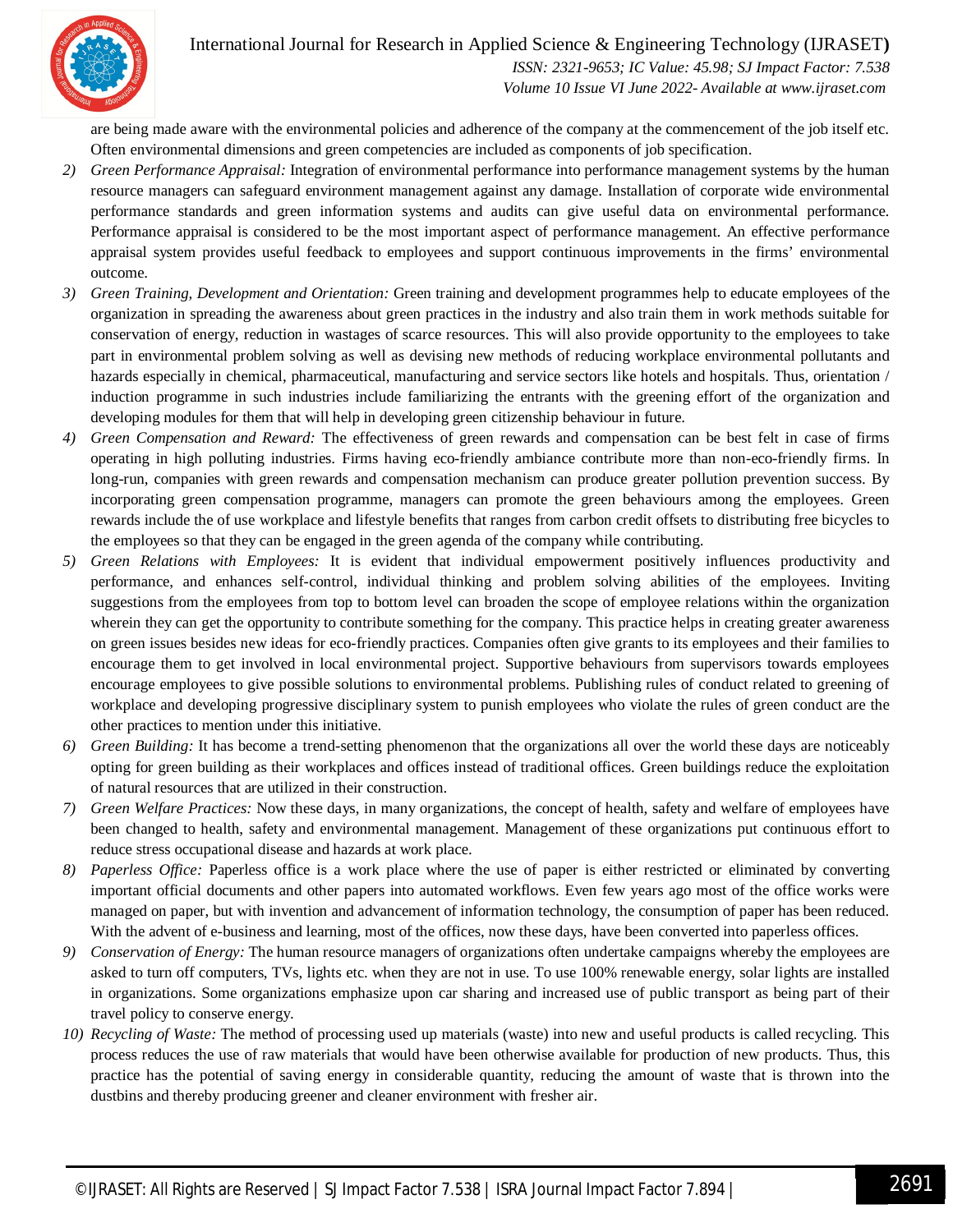International Journal for Research in Applied Science & Engineering Technology (IJRASET**)**



 *ISSN: 2321-9653; IC Value: 45.98; SJ Impact Factor: 7.538 Volume 10 Issue VI June 2022- Available at www.ijraset.com*

#### **V. INSTANCES OF GREEN HRM PRACTICES IN TAJ HOTELS, RESORTS AND PALACES**

- *1)* Taj hotels resorts and palaces has launched EARTH (environment awareness and renewal at Taj Hotels), a movement towards minimizing the impact of its businesses on environment.
- *2)* The hotel follows green practices conforming to green global standards to ensure a brighter tomorrow for future generations. The initiatives under this practices include environmental training for all employees, energy audit at frequent intervals, phased reduction of fresh water consumption etc.
- *3)* Kitchen waste and dry leaves are converted into fertilizers
- *4)* Waste papers from printing is reused as writing pads
- *5)* Pipe, steel waste is used as safety railings or in barricades
- *6)* Linen bags and cotton napkins being made by reusing old bed sheets
- *7)* Taj hotels use energy efficient lights which consume significantly less energy
- *8)* Taj Coromondal, Chennai generates energy from wind mills
- *9)* Solar Water heating systems at the Taj West End, Bangalore saves quite a significant quantity of fuel
- *10)* A biogas plant at Rambagh Palace, Jaipur also helps in cutting energy cost
- *11)* Located in a sensitive ecological zone, the Taj Exotica, Maldives restricts the use of plastic bags and hazardous substances such as lead acid batteries are sent to Thilafushi Island, a landfill allocated for rubbish disposal.
- *12)* The Taj Coral Reef, located on a tropical island takes excessive care to protect the delicate eco-system of the coral reefs. These are planted near the beach and extraction of sand from the beach is prohibited.
- *13)* At Lake Palace Udaipur, which stands at the centre of the famous Pichola Lake, the authority takes care to avoid polluting the lake water and damaging its marine life. They use battery operated boats instead of those powered by gasoline and waste water is recycled and used for irrigation.
- *14)* The Taj Garden Retreat at Kumarakom is located near the Vembanad Lake and the Kumarakom bird sanctuary which is a favourite haunt of numerous species of migratory birds. So, the hotel uses special lighting to reduce the brightness so that the animal life doesn't get disturbed and waste water is also treated before being discharged.

#### **VI. CONCLUDING REMARKS**

The aim of this paper was to provide a knowledge how green HRM practices can help employees to take positive steps towards establishing green environment. Green HRM includes all such initiatives taken by the organizations that can be productive towards reducing its carbon footprint. This is only possible by the effective implementation of green HRM within the organization like green recruitment of human resources, their orientation towards maintaining environmental sustainability, green performance appraisal system, green training and development process and green pay and reward management. It is evident from various studies that adoption and implementation of green HRM practices create a sense of belongingness amongst the individuals towards the organization resulting into improved employee attitudes and behaviours within and outside the organizations. Green HRM practices enhance corporate image and brand. It creates a sense of concern amongst the employees towards preservation of natural resources, contributing towards pollution control, waste management and manufacturing / rendering of eco-friendly products / services. The present study also highlights some initiatives adopted by Taj Group of Hotels, Resorts and Palaces towards implementing green HRM practices.

#### **REFERENCES**

- [1] Ayeswarya, R.B. (2017), A Study on Green Human Resource Management practices and its impact on organisations, International Journal of Advanced Research in Management, Architecture, Technology and Engineering, 3(4), 106-113
- [2] Gunasekare, D. U. (2016), Role of HRM in Greening the World, retrieved from https://papers.ssrn.com/sol3/papers.cfm?abstract\_id=2810013
- [3] Marhatta, S. & Adhikari, S. (2013), Green HRM and sustainability, International e-Journal of Ongoing Research in Management & IT.
- [4] Mehta, K., & Chugan, P. K. (2015), Green HRM in Pursuit of Environmentally Sustainable Business, retrieved from https://papers.ssrn.com/sol3/papers.cfm?abstract\_id=2627211
- [5] Mukherjee, S., Bhattacharjee, S., Paul, N., & Banerjee, U. (2020), Assessing Green Human Resource Management Practices in Higher Educational Institute, retrieved from https://papers.ssrn.com/sol3/papers.cfm?abstract\_id=3546928
- [6] Opatha, H. H. D. N. P. and Anton Arulrajah, A. (2014), Green Human Resource Management: A Simplified General Reflections, International Business Research, Vol. 7, No. 8, pp. 101-112.
- [7] Purushottam Kaushik Kanapala & Nagaraju Battu (2018), A Study on the role of Green Human Resource Management Practices on Employee Performance– An Empirical Analysis on Health Care Industry, International Research Journal of Management Sociology & Humanity, 9(1), 212-219
- [8] Renwick, D. E., Redman, T. & Maguire, S. (2012), Green Human Resource Management: A Review and Research Agenda, retrieved from https://papers.ssrn.com/sol3/papers.cfm?abstract\_id=2189279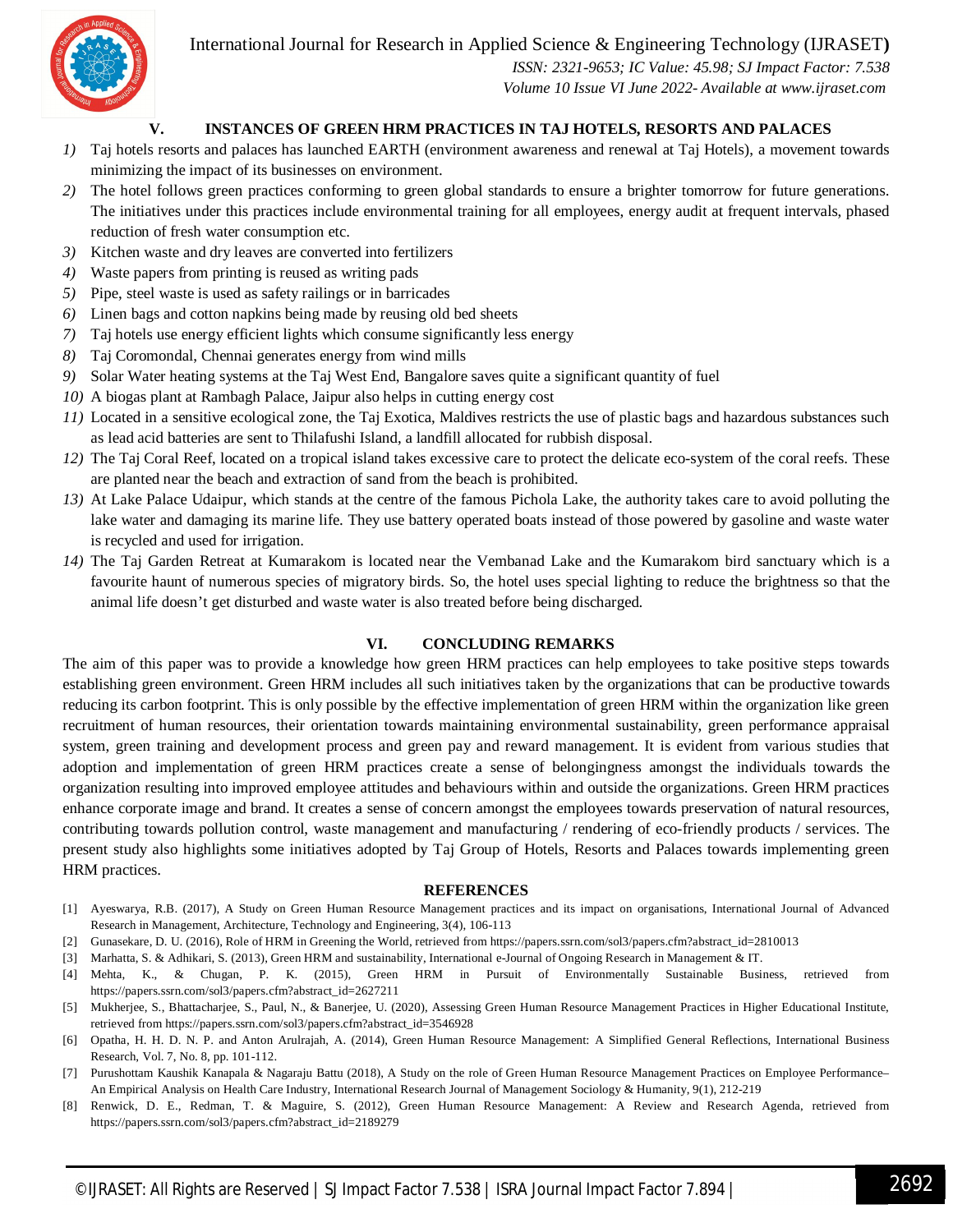

International Journal for Research in Applied Science & Engineering Technology (IJRASET**)**

 *ISSN: 2321-9653; IC Value: 45.98; SJ Impact Factor: 7.538*

 *Volume 10 Issue VI June 2022- Available at www.ijraset.com*

- [9] Suharti, L., & Sugiarto, A. (2020), A qualitative study of Green HRM practices and their benefits in the organization: An Indonesian company experience, retrieved from https://journals.vgtu.lt/index.php/BTP/article/view/11386
- [10] Tulasi Das,V. & Sreedhar Reddy. B. (2016), Employee Perception towards Green HRM: An Investigative Study, EPRA International Journal of Economic and Business Review, 4(9), 101-112
- [11] Wei, L. T., & Yazdanifard, R. (2014), The impact of positive reinforcement on employees' performance in organisations, American Journal of Industrial and Business Management, 4(1), 9-12
- [12] www.tata.com
- [13] Yusliza M. Y., Ramayah T. & Othman N. Z. (2015), While examining adoption factors, HR role and attitude towards using e-HRM is the start-off in determining the successfulness of green HRM? Journal of Advanced Management Science, 2015, 3: 337-343. retrieved from www.joams.com
- [14] Zubair, D. S., & Khan, M. (2019), Sustainable Development: The Role of Green HRM, retrieved from https://papers.ssrn.com/sol3/papers.cfm?abstract\_id=3417040